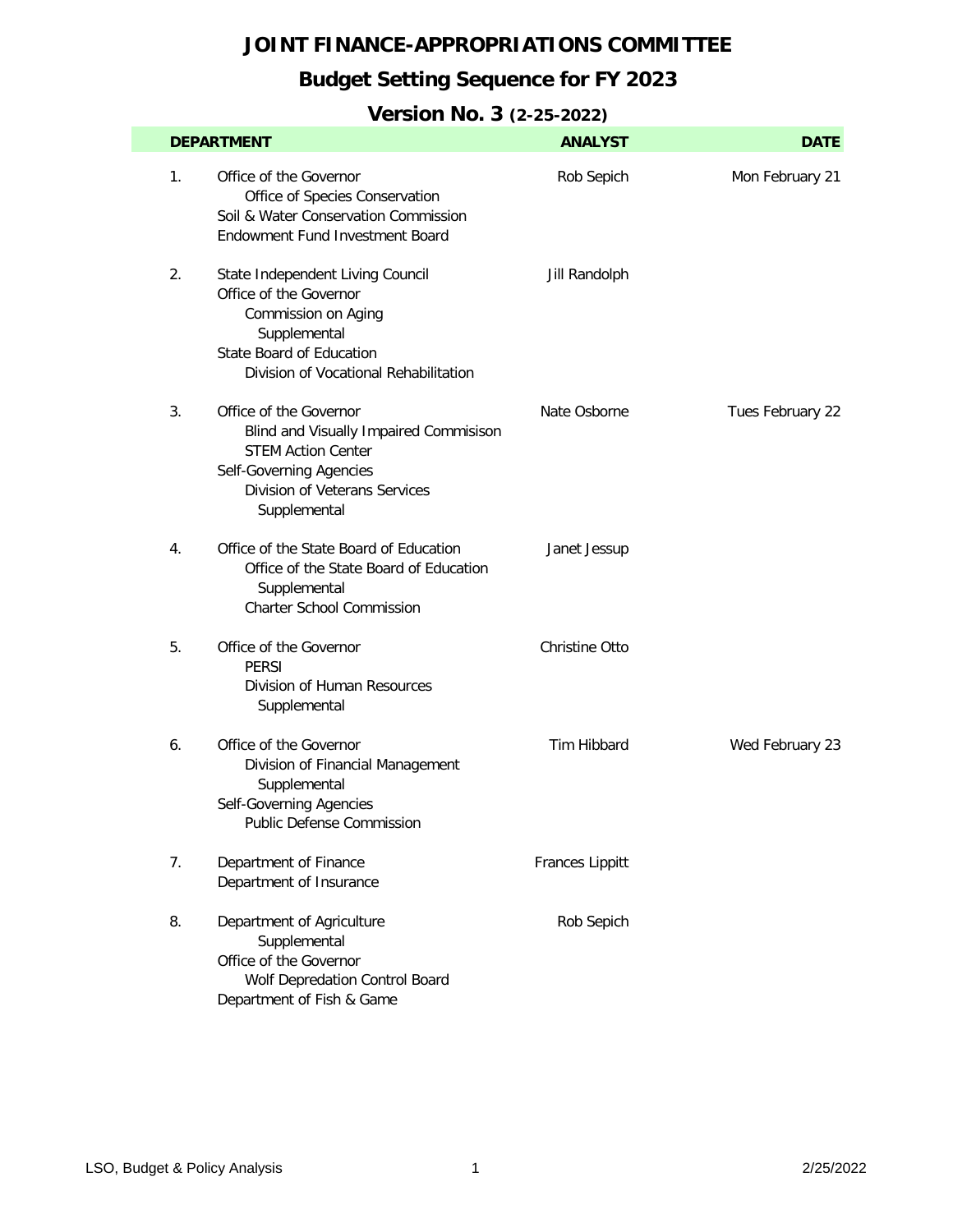## **Budget Setting Sequence for FY 2023**

|     | <b>DEPARTMENT</b>                                                                                                                                                                                            | <b>ANALYST</b>        | <b>DATE</b>      |
|-----|--------------------------------------------------------------------------------------------------------------------------------------------------------------------------------------------------------------|-----------------------|------------------|
| 9.  | Office of the Governor<br>Executive Office of the Governor<br>Self-Governing Agencies<br><b>Historical Society</b><br>Supplemental                                                                           | Matt Farina           | Thur February 24 |
| 10. | <b>State Board of Education</b><br><b>Idaho Public Television</b><br>Catastrophic Health Care Program                                                                                                        | Jared Tatro           |                  |
| 11. | Department of Juvenile Corrections<br>Supplemental<br><b>Idaho State Police</b><br><b>ISP Division</b><br><b>Brand Inspection</b><br>POST Academy<br>Racing Commission<br>Supplemental                       | <b>Christine Otto</b> |                  |
| 12. | Department of Health and Welfare<br>Division of Welfare<br><b>Public Health Services</b><br><b>Mental Health Services</b><br>Psychiatric Hospitialization<br><b>Substance Abuse Services</b><br>Supplemental | Jill Randolph         | Fri February 25  |
| 13. | Self-Governing Agencies<br>State Lottery<br>Office of the Governor<br><b>State Liquor Division</b><br>Office of Drug Policy                                                                                  | Nate Osborne          |                  |
| 14. | Department of Administration<br>Department of Administration<br>Bond Payment Program<br>Capitol Commission<br>Permanent Building Fund                                                                        | Frances Lippitt       | Mon February 28  |
| 15. | Department of Environmental Quality<br>Supplemental<br>Department of Lands<br>Supplemental                                                                                                                   | Rob Sepich            |                  |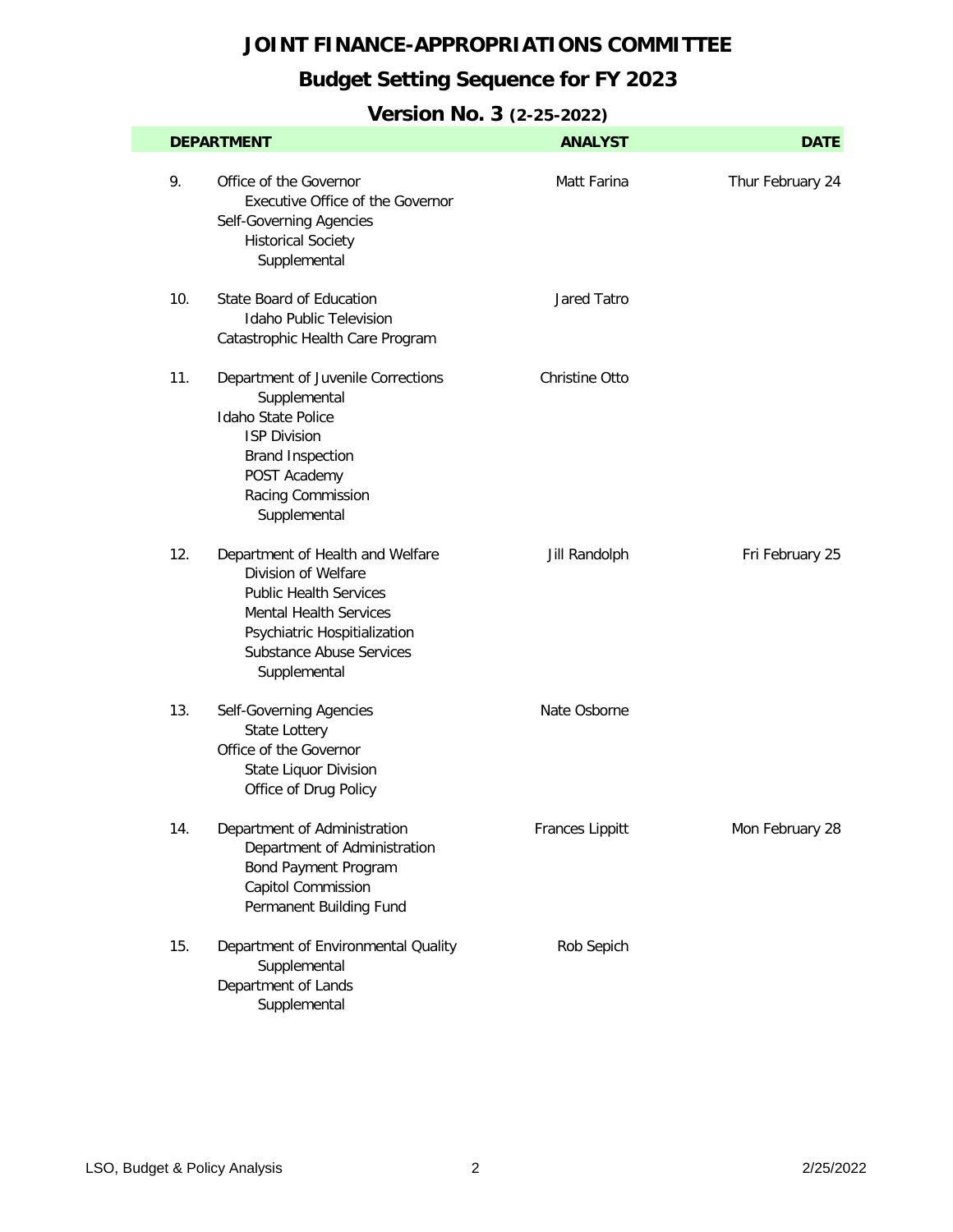## **Budget Setting Sequence for FY 2023**

|     | <b>DEPARTMENT</b>                                                                                                                                                                                  | <b>ANALYST</b> | <b>DATE</b>       |
|-----|----------------------------------------------------------------------------------------------------------------------------------------------------------------------------------------------------|----------------|-------------------|
| 16. | <b>Judicial Branch</b><br><b>Attorney General</b>                                                                                                                                                  | Tim Hibbard    | Tuesday March 1   |
| 17. | Office of the Governor<br>Office of Information Technology Services<br>Supplemental<br>Department of Commerce<br>Department of Labor                                                               | Matt Farina    |                   |
| 18. | Self-Governing Agencies<br>State Appellate Public Defender<br>Supplemental                                                                                                                         | Tim Hibbard    |                   |
| 19. | State Board of Education<br>College & Universities<br><b>Special Programs</b><br><b>Community Colleges</b>                                                                                         | Janet Jessup   | Wednesday March 2 |
| 20. | Department of Water Resources<br>Department of Parks and Recreation                                                                                                                                | Rob Sepich     |                   |
| 21. | Legislative Branch<br>Legislature<br>Legislative Services Office<br>Office of Performance Evaluations                                                                                              | Keith Bybee    | Thursday March 3  |
| 22. | Self-Governing Agencies<br>Commission on Hispanic Affairs<br>Office of the Governor<br>Commission for the Arts<br>Supplemental                                                                     | Nate Osborne   |                   |
| 23. | <b>Idaho Transportation Department</b><br><b>Transportation Services</b><br><b>Motor Vehicles</b><br><b>Highway Operations</b><br>Contract Construction & Right-Of-Way Acquisition<br>Supplemental | Christine Otto |                   |
| 24. | <b>State Treasurer</b><br>Millenium Fund                                                                                                                                                           | Janet Jessup   | Friday March 4    |
| 25. | <b>Public Health Districts</b>                                                                                                                                                                     | Jared Tatro    |                   |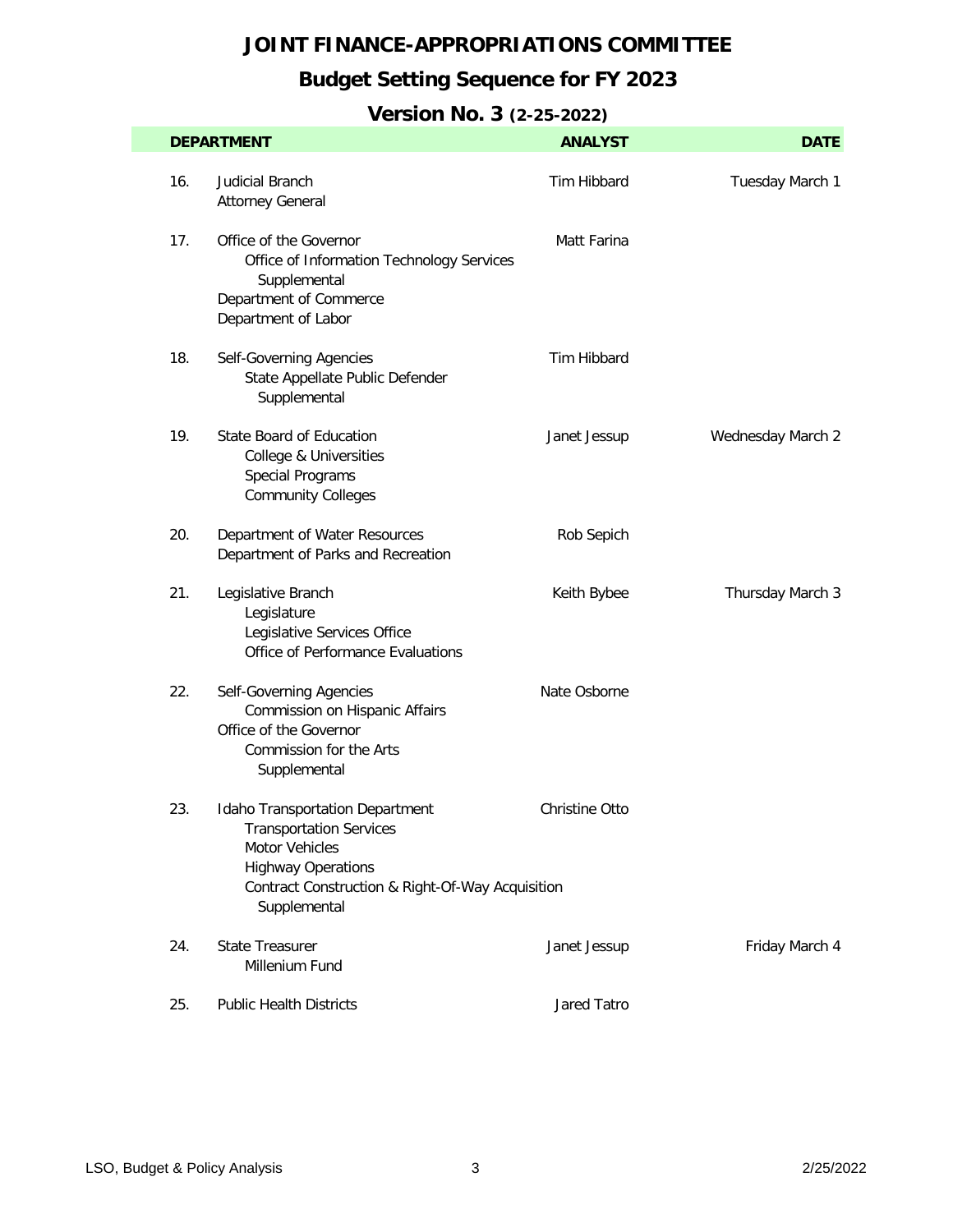## **Budget Setting Sequence for FY 2023**

|     | <b>DEPARTMENT</b>                                                                                                                                                                                                                                                                                                                                     | <b>ANALYST</b>         | <b>DATE</b>       |
|-----|-------------------------------------------------------------------------------------------------------------------------------------------------------------------------------------------------------------------------------------------------------------------------------------------------------------------------------------------------------|------------------------|-------------------|
| 26. | Department of Health and Welfare<br>Services Integration<br>Child Welfare<br>Services for the Developmentally Disabled<br><b>Indirect Support Services</b><br><b>Independent Councils</b><br>Licensing and Certification<br>Supplemental<br>Division of Medicaid<br>Supplemental                                                                      | Jill Randolph          | Friday March 4    |
| 27. | Public Schools Support<br>Administrators<br><b>Teachers</b><br>Operations<br>Children's Programs<br><b>Facilities</b><br>Educational Services for the Deaf & Blind<br>Office of the State Board of Education<br>Department of Education                                                                                                               | Jared Tatro            | Monday March 7    |
| 28. | Self-Governing Agencies<br>Division of Occupational and Professional Licenses<br>Office of the Governor<br>Military Division<br>Supplemental                                                                                                                                                                                                          | Matt Farina            |                   |
| 29. | Office of the Governor<br>Office of Energy and Mineral Resources<br>Supplemental<br><b>Public Utilities Commission</b>                                                                                                                                                                                                                                | Nate Osborne           | Tuesday March 8   |
| 30. | Secretary of State<br>Supplemental<br><b>Industrial Commission</b><br><b>State Controller</b><br>Supplemental                                                                                                                                                                                                                                         | <b>Frances Lippitt</b> |                   |
| 31. | Department of Correction<br><b>Management Services</b><br><b>State Prisons</b><br><b>Private Prisons</b><br>County & Out-of-State Placements<br>Correctional Alternative Placement Program (CAPP)<br><b>Community Corrections</b><br><b>Education &amp; Treatment</b><br><b>Medical Services</b><br>Supplemental<br>Commission for Pardons and Parole | Christine Otto         | Wednesday March 9 |